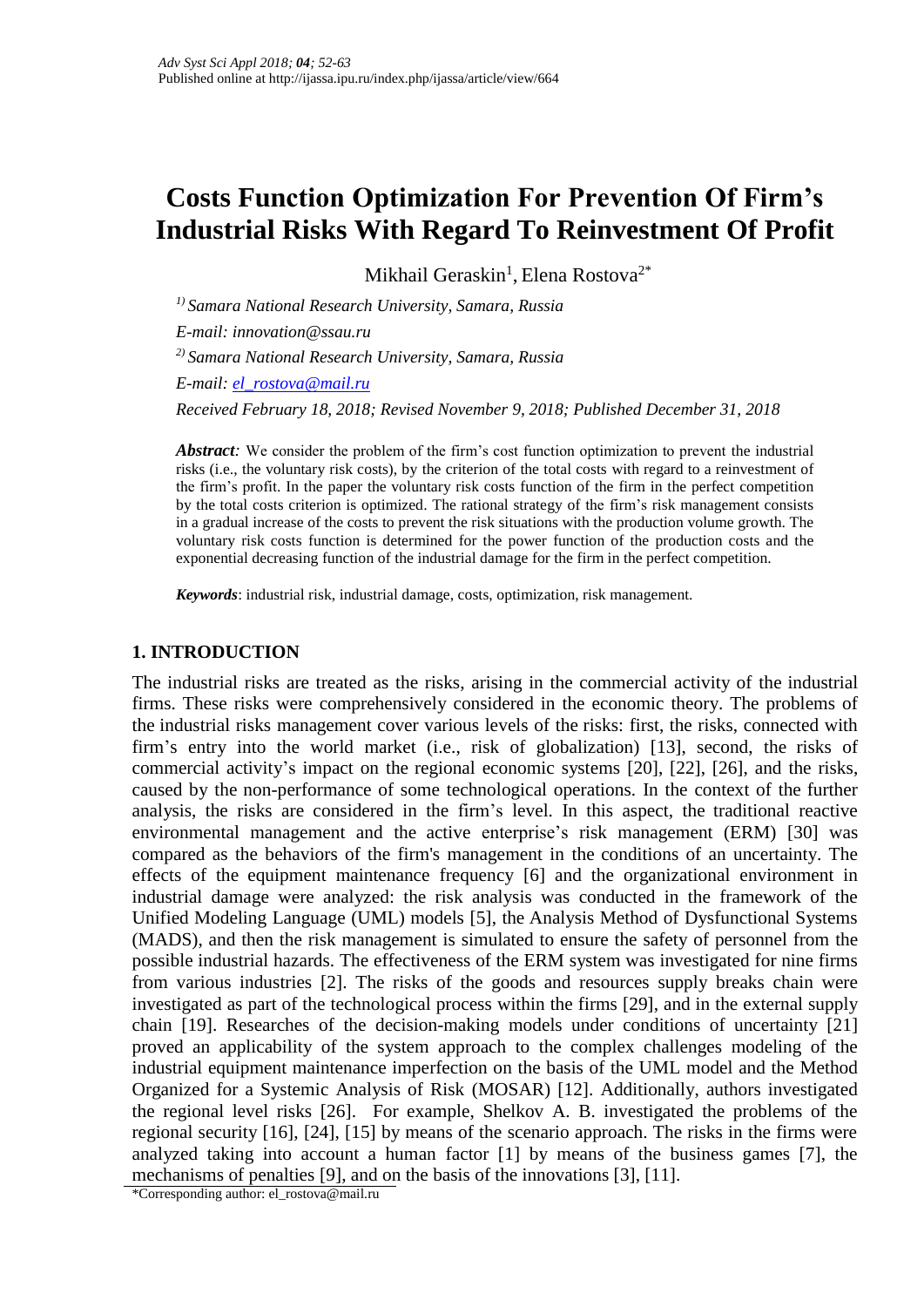In general, it was shown [30], [4] that the production activity in any economy sector is connected with the uncertainty and the risk. In contrast to the aforementioned authors, we consider the problem of the firm's total costs minimization. The solution of the problem enables to define the voluntary risk costs function. Additionally, we determine the production volume, when the firm's profit is maximum for derived voluntary risk costs function with regard to a reinvestment of the firm's profit.

Further the industrial risk is treated [28], [25], [17] as a certain technogenic factor of the probabilistic nature, resulting in a loss of the firm's assets. Consequently, the industrial risk leads to the additional firm's expenses, but does not lead to the revenue decrease. The risk measure is the mathematical expectation of the damage from risk factors (e.g., accident, incident, equipment stopping, production failure, etc.), measured in the monetary units of the firm's costs; the degree of risk represents the probability of this event.

The risk costs are divided into two components [8]:

1) the unexpected expenses (e.g., the penalties for an exceeding the extent of environmental damage over existing norms);

2) the planned expenses, caused by a necessity of the risk situation prevention or a decrease in the risk emergence probability.

We divide the risk damage in the internal damage and the external damage in relation to the firm. The internal damage includes assets loss and, additionally, the expenses for a mitigation of the consequences and recovery works. The size of the possible internal damage is proportional to the firm's output, which growth increases the production capacity of the firm (i.e., production facilities, equipment, personnel). Consequently, the potentially internal damage is affected an assets increases. Therefore, the reduction of the possible internal damage can be reached by the additional expenses on the actions for the risk decrease, which we call further the voluntary risk costs (VRC). The structure of the VRC includes the costs of the following types: the training personnel, the advanced equipment installation, the sewage treatment plants installation, the control systems and alarms, etc. The firm's external damage (called further the obligatory risk costs) we accept equal to a sum of the penalties, imposed on the firm for an excess of the environmental damage level over the established norms. Thus, the total costs of the industrial firm, among with the production costs, additionally include the VRC, the obligatory risk costs, and the internal damage. Further, the model of the firm without regard to the obligatory risk costs is considered.

The choice of the VRC size is predetermined by the following contradictory factors. On the one hand, a reduction of these costs leads to the firm's total costs reduction that contributes to the profit's growth and further expansion of the production; however, at the same time, an increasing in the internal damage and the obligatory risk costs, on the contrary, increases the total costs. On the other hand, an increase in the VRC leads to a decrease in the internal damage and the obligatory risk costs, however, the total costs of the firm increase. Additionally, a reinvestment of the firm's profit causes contradictory influence on the potential costs, revenue and assets in the future periods: the using of the current profit for the risk prevention measures leads to the further production decreasing, and, to an increasing in the further VRC and the obligatory risk costs. Consequently, a reinvestment of the firm's profit influences on the firm's VRC function in the current period, because the optimal VRC function is derived, taking into account the both tendencies.

Thus, the relevant problem of the industrial risks management is the choice of firm's VRC function, which is optimized by criterion of the total costs. Additionally, the problem of the firm under the VRC optimal function consists in optimization of the output by criterion of the profit. The problems represent the model of the firm's management taking into account the industrial risks. This problems is the subject of the paper.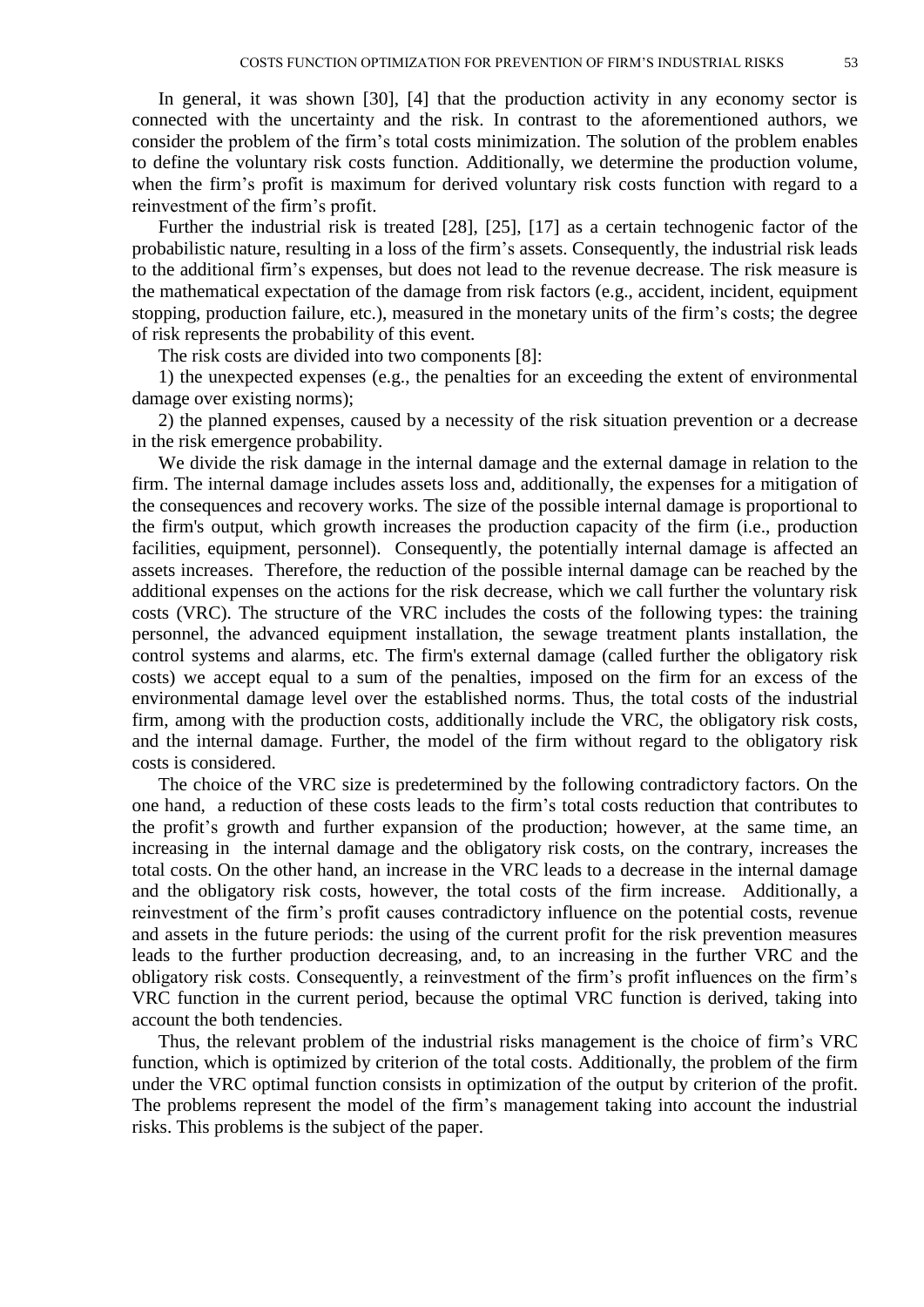#### **2. METHODOLOGICAL FRAMEWORK**

To search for the optimal VRC function, the firm's total costs are decomposed into the production costs, the internal damage costs, and the VRC. In contrast to the traditional cost accounting methodology [10], according to which the last two components are included in the production costs, we consider the risk costs separately.

The problem of the determining a nonnegative, real, limited from above function VRC is considered, taking into account the minimization of the firm's total costs function:

$$
f^*(Q) = \arg\min_{f(\bullet) \in A_f} C_{\Sigma}(Q, f(\bullet)),
$$
  
\n
$$
A_f = \{f(\bullet) \in R^+ : f(\bullet) \le f^{\max}, f^{\max} \in (0, C_{\Sigma}^{\max})\},
$$
\n(2.1)

where *Q* is the output,  $C(O)$  is the production costs function,  $f(O)$  is the VRC function, *f*<sup>max</sup> is the VRC maximum possible amount. The symbol «\*» indicates the optimal value.

The firm's total costs function *CΣ*(*Q, f*) is considered in the two types. First, the total costs in the current period (*t*=0), indicated by  $C_{0\Sigma}(\bullet)$ , is considered as a function of the following type:

$$
C_{0\Sigma}(Q, f) = C_0(Q) + f_0(Q) + X_0(Q, f), C_{0\Sigma}(\bullet) \le C_{\Sigma}^{\max},
$$
\n(2.2)

where  $X(Q, f)$  is the internal damage function,  $C^{max}$  is the maximum possible total costs of the period on the basis of the firm's manufacturing capacity. Second, the cumulative costs of the future periods is considered as a sum of the costs  $C_{\Sigma}^{\tau}(\bullet)$  up to the period τ, which is discounted to the current period:

$$
C_{\tau \Sigma}(Q, f) = \sum_{t=1}^{\tau} \frac{C_{t \Sigma}}{(1+r)^{t}},
$$
  
\n
$$
C_{t \Sigma}(Q, f) = C_{t}(Q) + f_{t}(Q) + X_{t}(Q, f), C_{t \Sigma}(\bullet) \le C_{\Sigma}^{\max},
$$
\n(2.3)

where r is the discount rate, t is the index of the period.

We formulate the firm's main objective as the problem of the output choice under the following conditions: first, the output is limited from above, second, it maximizes the profit, and, third, the VRC function is optimal according to (2.1). Thus, the problem is as follows:

$$
Q_{\tau}^* = \arg\max_{Q_{\tau} \in A_Q} \Pi_{\tau}(Q_{\tau}, f_{\tau}^*(Q)),
$$
\n(2.4)

$$
A_Q = \{Q_\tau \in R^+ : Q_\tau \le Q^{\max}, Q^{\max} > 0\},
$$
  
\n
$$
\Pi_\tau(Q, f) = R_\tau - C_\tau \Sigma(Q, f^*),
$$
\n(2.5)

$$
R_{\tau}(Q)=pQ_{\tau}.
$$
\n
$$
(2.6)
$$

where  $\Pi_{\tau}$ ,  $R_{\tau}$  are the profit and the revenue in the period  $\tau$ , respectively,  $p$  is the product price,  $Q^{max}$  is the maximum possible manufacturing output taking into account the production capacity.

The profit function (2.5) doesn't include the increment from prevention of industrial risk. Because, according to the accepted in the article concept, the risk costs reduce in the internal damage from the industrial risk, but it does not affect the revenue growth.

We introduce the following assumptions that determine the limits of the model  $(2.1)$ ,  $(2.3)$ applicability on the basis of the generally accepted provisions of the economic theory.

1. The hypothesis of the perfect competition in the goods market [28]: for the firm the product price is an exogenous variable, that is, the firm does not affect the market price:

$$
p'_{Q}(Q) = 0.
$$

2. The hypothesis of the return from production increased scale, which corresponds to a relatively large firm [29]:

$$
C''_Q(Q) > 0.
$$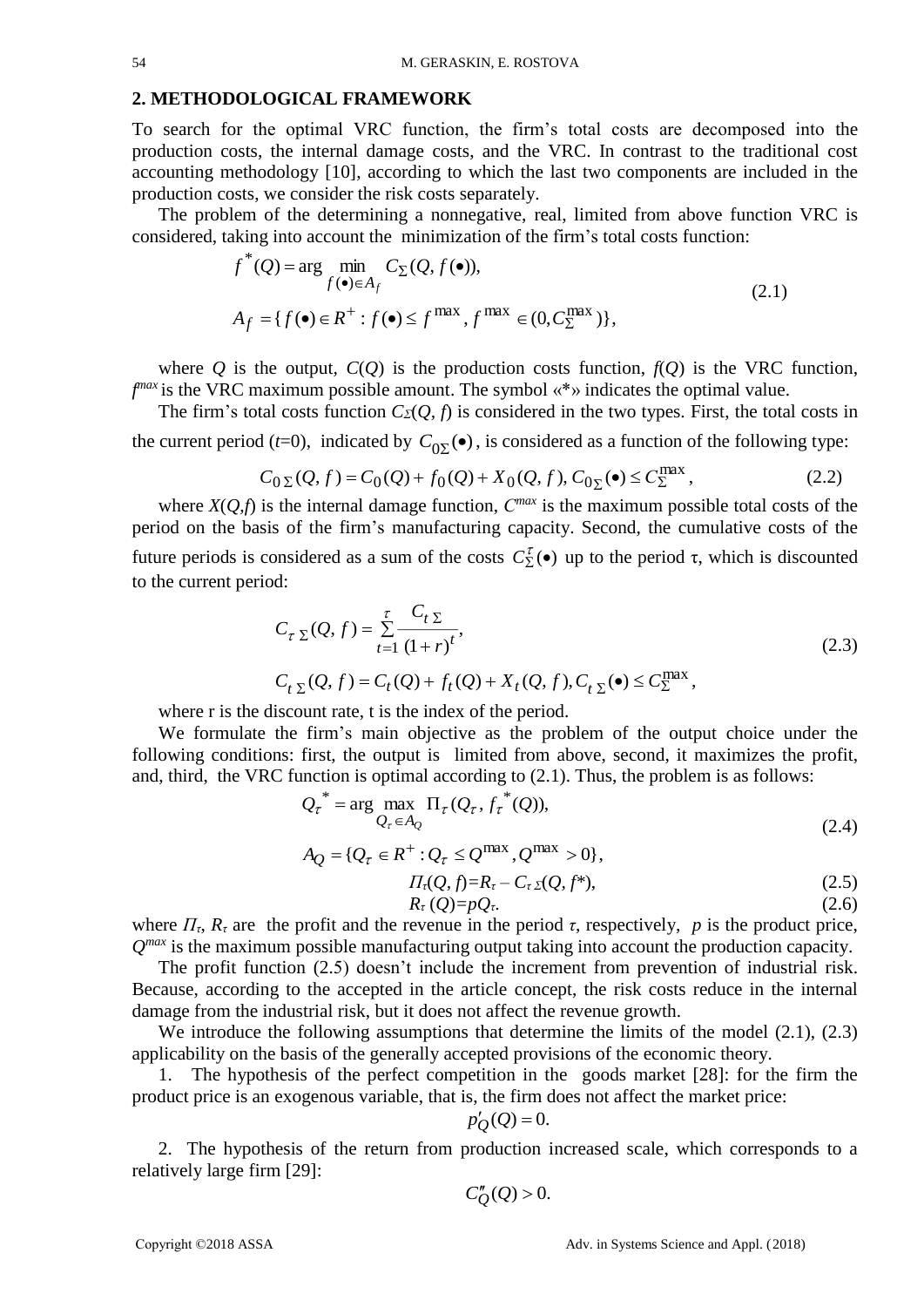3. The hypothesis of the control parameters influence on the internal damage [10]: an increase in the volume of the production assets leads to an increasing in the damage; the internal damage is reduced with an increase in the VRC, the internal damage is limited from above due to the nature of technology and limited by the production volume:

$$
X'_{Q}(Q, f) > 0, X'_{f}(Q, f) < 0, X(Q, f) \in [0, X^{\max}], X^{\max} > 0,
$$

where  $X^{max}$  is the maximum possible internal damage.

4. The hypothesis of the reinvested profit influence [18]: the profit in the current period is invested only in the fixed capital, that is, the reinvested profits affects the intensity (flow) of the capital, but does not affect the flow of other resources in the future periods. The costs are covered by the revenue of the corresponding period. Therefore, the production function of the firm in the *t*-th period is:

$$
Q_t = [K_t(f, X)]^{\alpha} L_t^{\beta},
$$

where  $K_t$  ( $\bullet$ ),  $L_t$  are the capital flow and non-capital resources flow in the t-th period,  $\alpha$ ,  $\beta$ are the elasticity coefficients of resources. Here the Cobb-Duglas's function (i.e., the constant elasticity production function) is considered, but the further results are not proved for the general type of the constant elasticity function.

The production costs function and the damage function, satisfying the hypotheses 2, 3, have the forms [10], [32]

$$
C_t(Q) = BQ_t^{\gamma}, \, \gamma \in (1, \gamma^{\max} \,], \, \gamma^{\max} \in (1, 2], \, B > 0,\tag{2.7}
$$

$$
X_t(Q, f) = \chi_t(Q)e^{-\zeta f}, \xi \in (0, \xi^{\max}], \xi^{\max} \in (0, 1], \chi_t(Q)'_Q \ge 0.
$$
 (2.8)

The power-type production cost function (2.7) [10], [32] is introduced for a long-term period, because it includes only variable costs. The damage function (2.8) expresses the exponential distribution of damage [14], which corresponds to man-made accidents. Therefore, the solution of the problems  $(2.1)$ ,  $(2.3)$  with the functions  $(2.7)$ ,  $(2.8)$  is not general, but it corresponds to the typical firm's characteristics.

Under consideration the VRC and the industrial damage, in the *t*-th period, the capital flow is equal to the initial capital  $K_0$ , which is reduced by the amount of the not reinvested profit; the reduction in the profit in accordance with (2.1), (2.5) is equal to the amount of the VRC and the industrial damage:

$$
K_{t} = K_{0} + \sum_{i=1}^{t-1} \frac{\pi_{i}}{(1+r)^{i}} - \sum_{i=1}^{t-1} \frac{f_{i} + X_{i}}{(1+r)^{i}},
$$
\n(2.9)

where  $\pi_i$  is the potential profit of the company in the *i*-th period, which is calculated according to the model (2.5) without taking into account the risk costs, that is, when  $f_i(Q_i) = 0, X_i(Q_i, f_i) = 0.$ 

In contrast to the classical model [10] of the firm's capital growth, the model of the capital flow (2.9) describes the process of capital growth as the annual returns, and the process of the capital reduction due to the influence of the damage and the VRC, which enables to determine the risk costs.

Taking into account hypothesis 4, the production function in the t-th period is:

$$
Q_{t} = \left(K_{0} + \sum_{i=1}^{t-1} \frac{\pi_{i}}{(1+r)^{i}} - \sum_{i=1}^{t-1} \frac{f_{i} + X_{i}}{(1+r)^{i}}\right)^{\alpha} L_{t}^{\beta}.
$$
 (2.10)

Here the financial capital is considered, that is, the capital is equal to the share capital and the retained earnings.

Let's consider the optimal control problem: to search for the pair <*f\**(∙), *Q\*>,* which is optimized by the criteria (2.1), (2.3) on the respective admissible sets for the costs function and the damage function  $(2.6)$ ,  $(2.7)$ , and taking into account the restrictions  $(2.10)$ .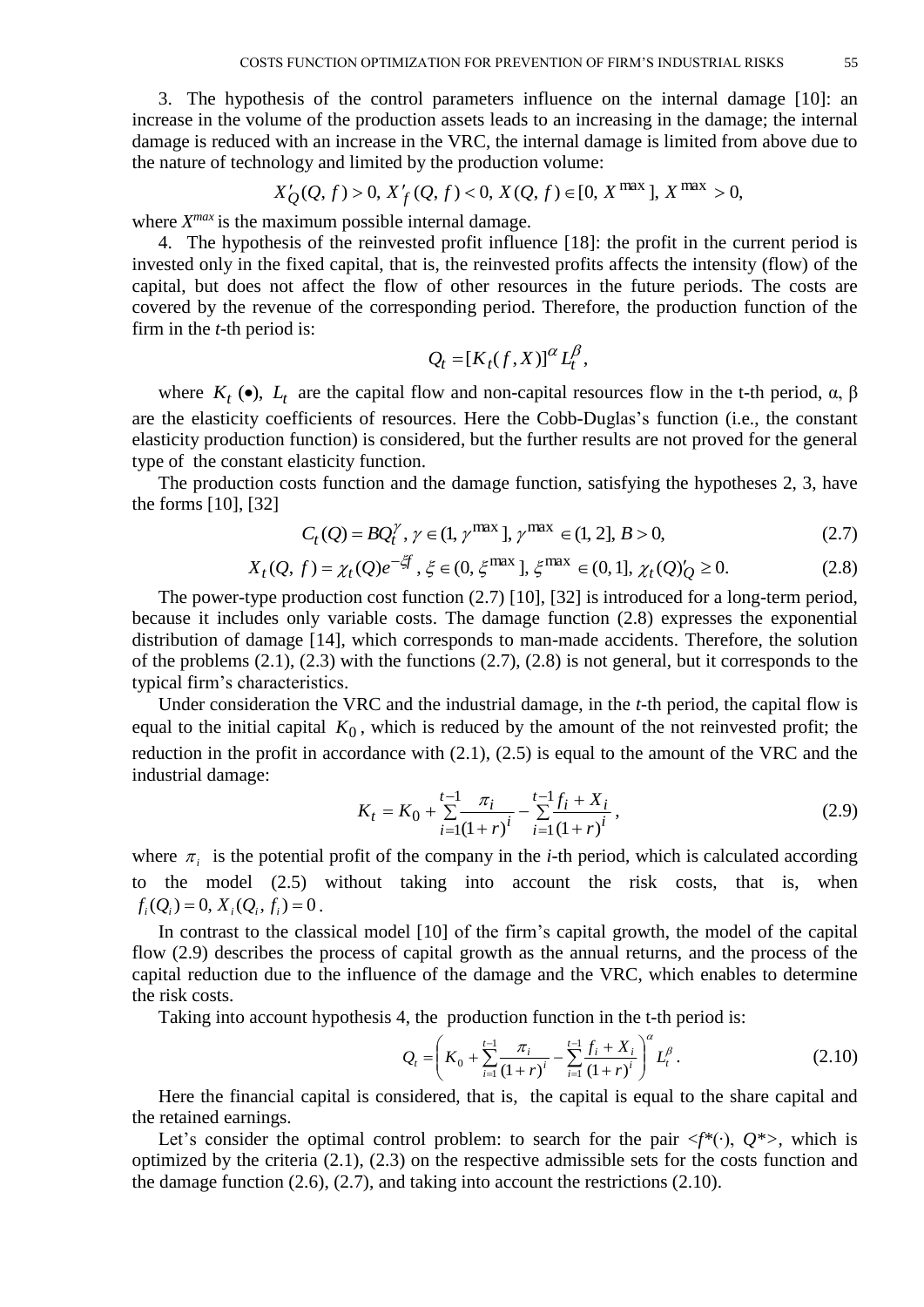#### **3. RESULTS**

In the first stage, we define the VRC function *f*\*(∙) under condition (2.1) in the following propositions.

**Proposition 1.** For the continuously differentiable functions  $C(\cdot)$ ,  $f(\cdot)$ , and the function  $X(\cdot)$  of the type (2.8) the function

$$
f^*(Q) = \frac{1}{\xi} \ln[\xi \chi(Q)]
$$
 (3.1)

is the solution of the problem (2.1)  $\forall Q \in A_Q$  at  $\xi \chi(Q) \ge 1$ .

*Proof.* Let's solve the problem (2.1) by the Lagrange multipliers method. This method is applicable as the criterion function  $C_{\Sigma}^{0}(Q, f)$  is continuously differentiable, the function *X*(*Q, f*) –  $\chi$ (*Q*) *e*<sup>-  $\zeta$ <sub>=</sub>0 is continuously differentiable with the partial derivatives, which are not</sup> equal to zero simultaneously (the equation  $X(Q, f) - \chi(Q) e^{-\zeta} = 0$  defines a convex curve).

We write the Lagrange function:

$$
L(Q, f, \lambda) = C(Q) + f + X(Q, f) + \lambda(X(Q, f) - \chi(Q)) e^{-\xi}).
$$
\nWe search for the partial derivatives, which are equal to zero:

\n(3.2)

$$
\begin{cases}\nL'_x = 1 + \lambda = 0, \\
L'_f = 1 + \lambda \chi(Q) \xi e^{-\xi f} = 0, \\
L'_\lambda = X - \chi(Q) e^{-\xi f} = 0.\n\end{cases}
$$

We solve the resulting system:

$$
\begin{cases}\n\lambda = -1, \\
\chi(Q)\xi = e^{\xi f}, \\
X = \chi(Q)e^{-\xi f},\n\end{cases}
$$

and we derive the VRC function, subject to the total costs minimizing:

$$
f^*(Q) = \frac{1}{\xi} \ln(\xi \chi(Q)).
$$

We check for the Lagrange function (3.2) the fulfillment of the minimum sufficient conditions at  $f=f^*$ . For this purpose we define a sign of  $d^2L|_{f=f^*}$ :

$$
d^{2}L = L_{f} f df^{2} + 2L_{f} Q df dQ + L_{QQ}^{n} dQ^{2} = \chi(Q) \xi^{2} e^{-\xi f} df^{2}.
$$

$$
d^{2}L|_{f=f^{*}} = \xi df^{2} > 0.
$$

This condition are fulfilled  $\forall Q \in A_Q$ . Then function  $f^*(Q)$  is the solution of the problem (2.1) for  $\min_{Q_0} C_{Q} (Q, f)$  in the case of  $\zeta$   $\chi(Q) \ge 1$ .

**Proposition 2.** For the continuously differentiable functions  $C_t(\cdot)$ ,  $f_t(\cdot)$ ,  $X_t(\cdot)$  and  $O_t$  form (2.10) the function

$$
f_t^*(Q) = \frac{1}{\xi} \ln[\xi \chi_t(Q)] \tag{3.3}
$$

is the solution of the problem (2.1), if the costs functions are of the type (2.2) and (2.3)  $\forall Q \in A_Q$ 

at  $\xi \chi(Q) \ge 1$  and  $\chi \chi'' + 2 \chi \chi' - {\chi'}^2 > 0$ .

*Proof.* Let's solve the problem (2.1), (2.2), (2.3) by Lagrange multipliers method. This method is applicable as the criterion function  $C<sub>2</sub>(Q, f)$  is continuously differentiable, the function (2.10) is continuously differentiable with partial derivatives that are not equal to zero simultaneously.

We write the Lagrange function:

*Af f* F.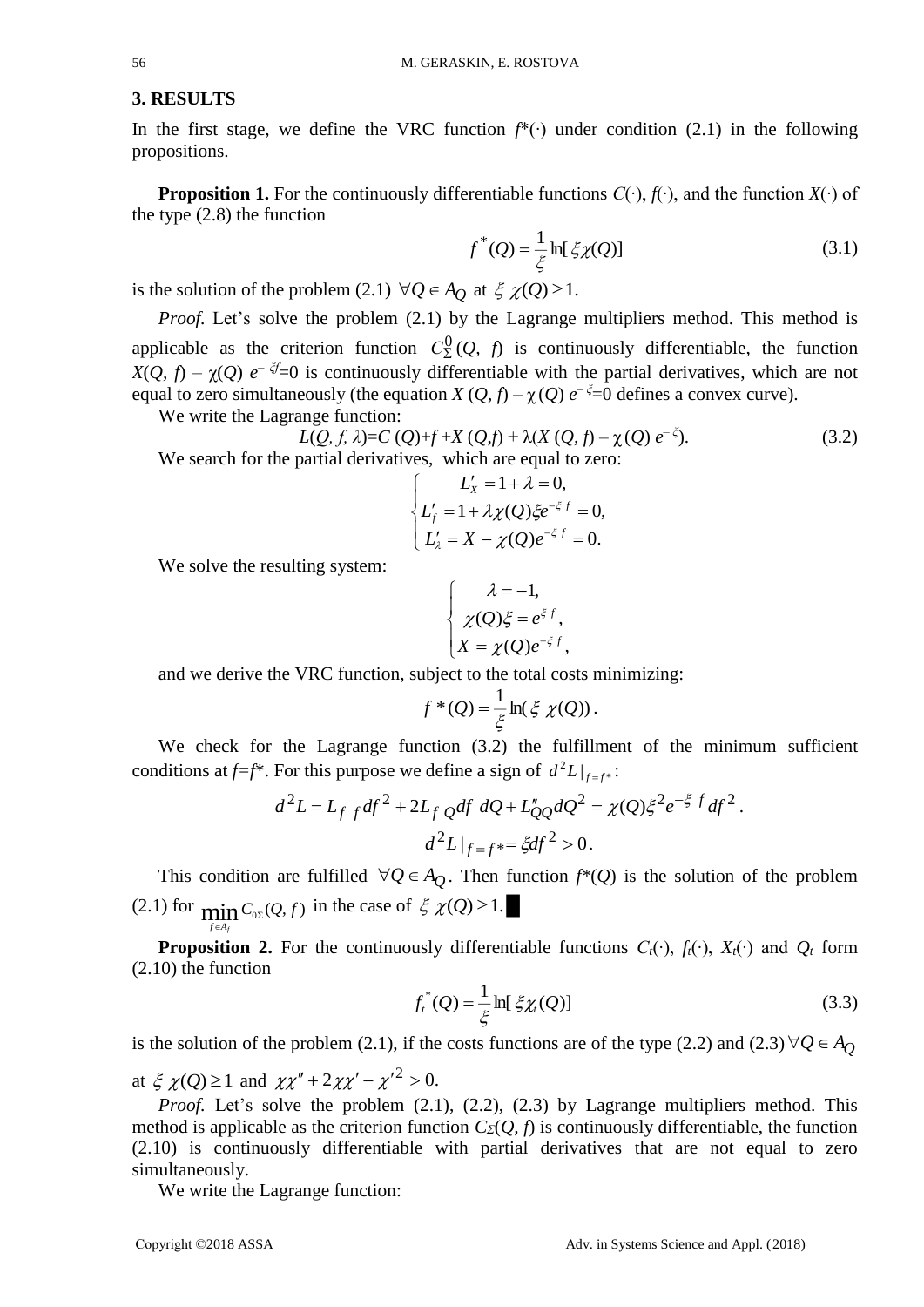$$
L(Q, f, \lambda) = C_{\tau \Sigma}(Q, f) + \lambda (Q - K_t^{\alpha} L_t^{\beta}), \qquad (3.4)
$$

where  $Q=(Q_1, Q_2, \ldots Q_t)$ ,  $f=(f_1, f_2, \ldots f_t)$ . We transform the function  $(3.4)$ :

$$
L(Q, f, \lambda) = \sum_{t=1}^{\tau} \frac{BQ_t^{\gamma} + f_t + \chi_t(Q)e^{-\xi f_t}}{(1+r)^t} + \lambda(Q_t - K_t^{\alpha}L_t^{\beta}).
$$
\n(3.4')

We search for the partial derivatives of the function  $(3.4)$ , which are equal to zero:

$$
\begin{cases}\nL'_{Q_t} = \sum_{t=1}^{\tau} \frac{B\gamma Q_t^{\gamma-1} + \chi^{\prime} e^{-\xi f_t}}{(1+r)^t} + \lambda = 0, \\
L'_{f_t} = \sum_{t=1}^{\tau} \frac{1 - \chi_t(Q) \xi e^{-\xi f_t}}{(1+r)^t} = 0, \\
L'_{\lambda} = Q_t - K_t^{\alpha} L_t^{\beta} = 0.\n\end{cases}
$$

We solve the resulting system, and transform the second equation of the system:

.

$$
\sum_{t=1}^{\tau} \frac{1}{(1+r)^t} = \sum_{t=1}^{\tau} \frac{\chi_t(Q) \xi e^{-\xi f_t}}{(1+r)^t}
$$

We can write the last equality as:

$$
\frac{1}{(1+r)^t} = \frac{\chi_t(Q) \xi e^{-\xi f_t}}{(1+r)^t} \,\forall t = \overline{1, \tau}
$$

or

$$
\chi_t(Q) \xi e^{-\xi f_t} = 1 \ \forall t = \overline{1, \tau}.
$$

Here we derive the VRC function, subject to the total costs minimizing in *t*-th period:

$$
f_t^* = f^*(Q_t) = \frac{1}{\xi} \ln(\xi \chi_t(Q)).
$$

We will check for the Lagrange function (3.4') fulfillment of the minimum sufficient conditions at  $f=f^*$ . For this purpose we define a sign of  $d^2L|_{f=f^*}$ .

$$
d^{2}L = (L''_{QQ}dQ^{2} + L_{ff}df^{2} + 2L_{fQ}dfdQ)|_{f=f^{*}} =
$$
\n
$$
= \sum_{t=1}^{\tau} \frac{B\gamma(\gamma - 1)Q_{t}^{\gamma - 2} + \chi''e^{-\xi f_{t}}}{(1+r)^{t}} dQ^{2} + 2\sum_{t=1}^{\tau} \frac{1 - \xi\chi'e^{-\xi f_{t}}}{(1+r)^{t}} dQdf + \sum_{t=1}^{\tau} \frac{\xi^{2}\chi e^{-\xi f_{t}}}{(1+r)^{t}} df^{2}.
$$
\n
$$
d^{2}L|_{f=f^{*}} = \sum_{t=1}^{\tau} \frac{1}{(1+r)^{t}} (B\gamma(\gamma - 1)Q_{t}^{\gamma - 2} + \frac{\chi'' + 2\chi'}{\xi\chi} - \frac{\chi'^{2}}{\xi\chi^{2}}) dQ^{2}.
$$
\n
$$
d^{2}L|_{f=f^{*}} > 0 \text{ if } \chi\chi'' + 2\chi\chi' - \chi'^{2} > 0.
$$

This condition are fulfilled  $\forall Q_t \in A_Q$ . Then function  $f_t^*(Q)$  is the solution of the problem (2.1) for min  $C_{\tau \Sigma}(Q, f)$  in the case of  $\zeta_{\chi}(Q) \geq 1$ .  $f \in A_f$ 

The logarithmic function of the firm's output in the *t*-th period (3.1) minimizes the total costs under the exponentially decreasing function of the industrial damage. This function enables to determine the level of the VRC, which minimizes the total cost, depending on the production volume and the parameter *ξ*, characterizing the VRC efficiency.

In the next stage, we determine the production volume, when the firm's profit is maximum taking into account the function (3.1).

**Proposition 3.** For the continuously differentiable functions *С*(∙), *f*(∙),χ(∙) the equation

.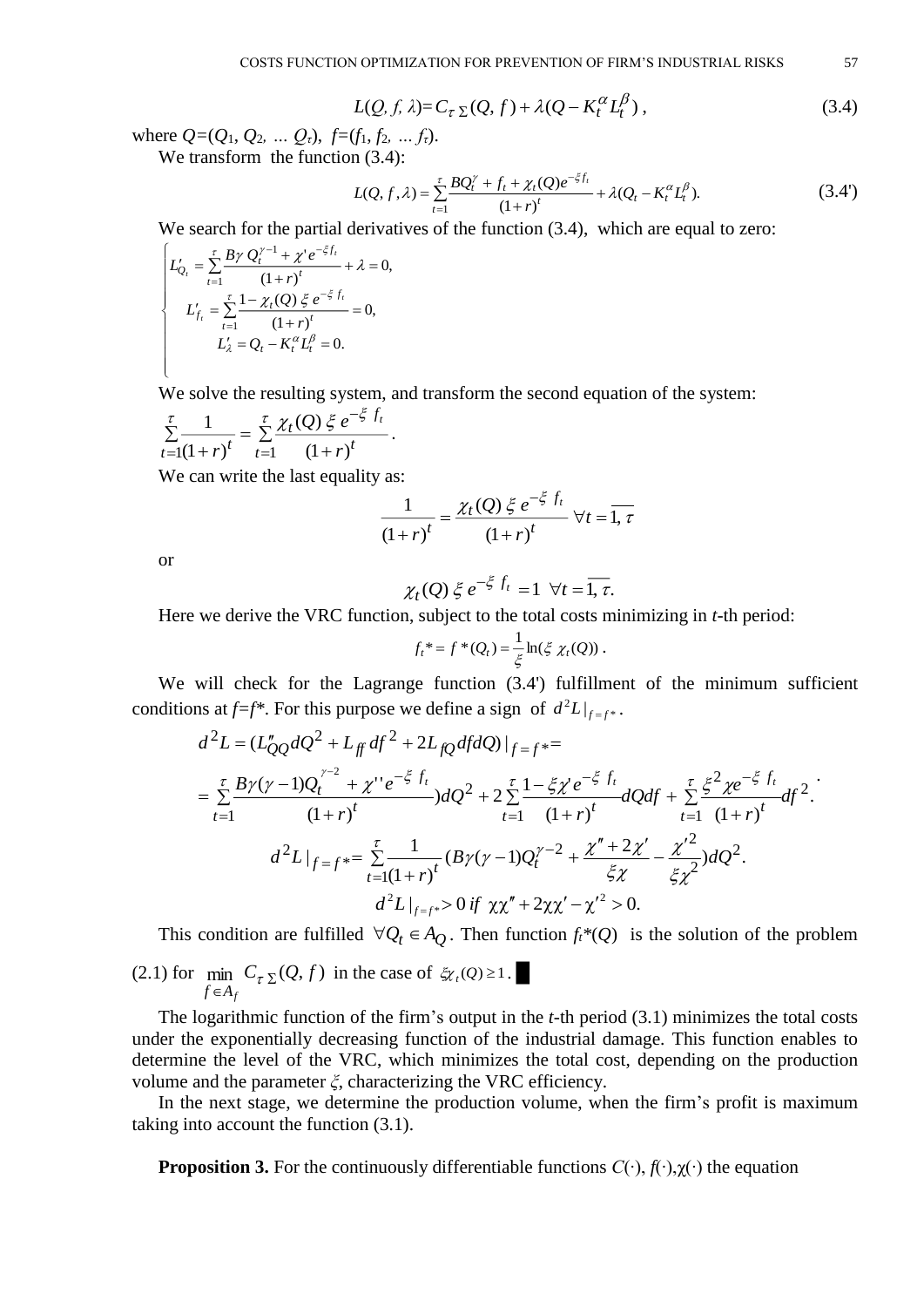$$
p = B \gamma Q_{\tau}^{\gamma - 1} + \frac{\chi'}{\xi \chi} \tag{3.5}
$$

is the solution of the problem  $(2.4)$ ,  $(2.5)$ ,  $(2.6)$ , if

$$
\chi'^2 - \chi \chi'' < 0 \,. \tag{3.6}
$$

Thus, when  $Q_0^*$  satisfies (3.5) and (3.6), the profit function (2.5) has the maximum value.

*Proof.* Let's determine the production volume  $Q_t^*$  in the current period, in which the criterion function of the profit reaches its maximum value. For this purpose, we search for the partial derivative of function (2.5) on  $O_t$ , and we equate it to zero taking into account that  $f_t = f_t^*$ according to (3.1):

$$
\Pi'_{\tau Q} = R'_{\tau Q} - C_{\tau \Sigma} Q = 0.
$$
  

$$
\Pi'_{\tau Q} = p - B \gamma Q_{\tau}^{\gamma - 1} - \frac{\chi'}{\xi \chi} = 0.
$$
  

$$
p = B \gamma Q_{\tau}^{\gamma - 1} + \frac{\chi'}{\xi \chi}.
$$

We check the fulfillment of the maximum sufficient condition of the function *П*(*Q, f*) subject to (3.1):

$$
\Pi_{\tau QQ}'' = -B\gamma(\gamma - 1)Q_{\tau}^{\gamma - 2} - \frac{\chi''\xi\chi - \xi{\chi'}^2}{\xi^2\chi^2} = -B\gamma(\gamma - 1)Q_{\tau}^{\gamma - 2} - \frac{\chi''}{\xi\chi} + \frac{{\chi'}^2}{\xi\chi^2}.
$$

$$
\Pi_{\tau QQ}'' < 0 \text{ at } \forall Q_{\tau} \in A_Q, \text{ if } {\chi'}^2 - \chi{\chi''} < 0.
$$

We consider two variants of the function  $\chi(Q)$ : the power function and the exponential function. If  $\chi(Q) = Q^n$ , then from (3.1) the follows function may be written:

$$
f^*(Q) = \frac{1}{\xi} \ln(\xi Q^n) = \frac{\ln \xi}{\xi} + \frac{n}{\xi} \ln Q.
$$
 (3.1')

If  $\chi(Q)=e^Q$ , then from (3.1) the follows function may be written:

$$
f^*(Q) = \frac{1}{\xi} \ln(\xi \, e^Q) = \frac{\ln \xi}{\xi} + \frac{Q}{\xi}.
$$
 (3.1")

The results of the simulation of these functions are presented in tables 1, 2. The calculations are performed in the program Maple for the various parameters, whose values are indicated for each variant of the model.

For the function  $\chi(Q) = Q^3$ , under all values of the parameters *γ* and *ξ*, satisfying (2.7) and (2.8), respectively, the problem (2.1) has no solution for sufficiently small values of the price *p* and the parameter *B* (model 1). That is, with low market price and low coefficient of the production costs function, the firm produces such low volume of the product that does not have revenue, sufficient for making the VRC. With the price growth, the revenue increases, and, as a result of the solution (3.4), we receive two possible values of  $O^*$ , from which only  $O^*$ <1 satisfies (3.5) (model 2). With higher values of the parameter *B*, the production costs increase, therefore, the problem (2.1) has no solution (models 3 to 5) with higher levels of the internal damage and the VRC. That is, the production costs are so high that the firm's revenue does not cover the expenses for the control of the risks.

For the function  $\chi(Q) = e^Q$ , under small values of the price *p* (model 6), the problem (2.1) has no solution for the reason, described above for model 1.

The problem (2.1) has the solution, when the price increases that speaks about the increased revenue, which provides the VRC (model 7). An increasing in the parameters *γ* and *B* leads to an increase in the production costs that does not leave to the firm the revenue for making the VRC, therefore, the problem (2.1) has no solution under (2.8), (2.9). Model 10 illustrates the ratio of the parameters, when the price is high enough to bring the revenue that is able to cover the expenses for the control of the risks.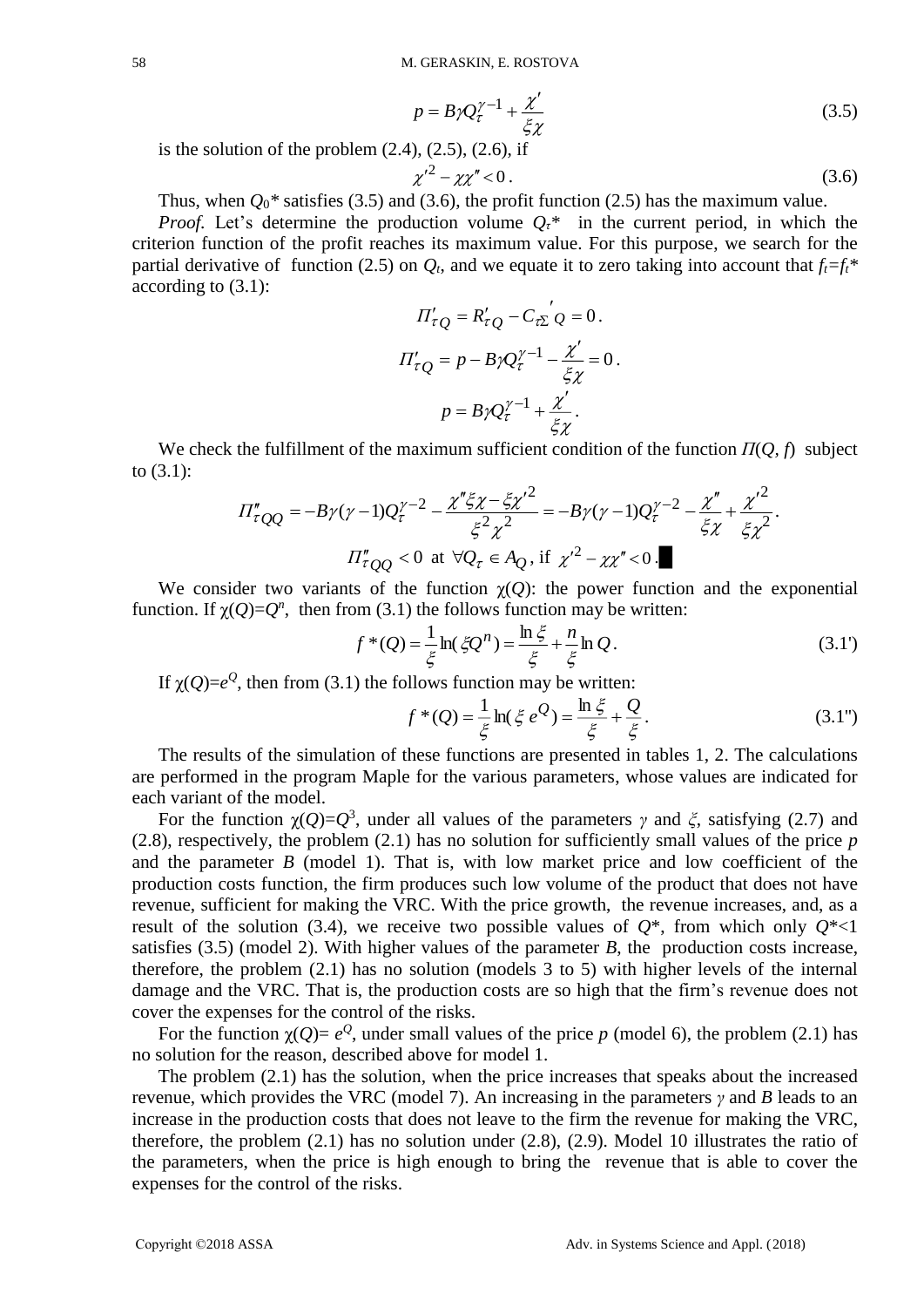Let's consider the simulation of optimal mechanisms  $(3.1)$ ,  $(3.5)$  with example of the real industrial company (Samara bearing plant) at various values of *p*, *B*, *γ*, *ξ*, presented in table 1.

| <b>Table 1.</b> Results of simulation for $\chi(Q)=Q^3$ . |      |                   |        |        |                                                         |  |  |  |  |
|-----------------------------------------------------------|------|-------------------|--------|--------|---------------------------------------------------------|--|--|--|--|
| Model<br>number                                           | n    |                   |        |        | $Q^*$                                                   |  |  |  |  |
|                                                           |      |                   | (0; 1] | (1; 2] | $Q^* \notin R$                                          |  |  |  |  |
|                                                           | 100  |                   | 0,7    | 1,2    | $Q^*$ <sub>1</sub> =0,08 $Q^*$ <sub>2</sub> =4018775720 |  |  |  |  |
|                                                           | 100  | $[80; +\infty)$   | 0,7    | 1,2    | $Q^* \notin R$                                          |  |  |  |  |
|                                                           | 1000 | 1000              | 0.7    | 1,2    | $Q^*$ <sub>1</sub> =0,018 $Q^*$ <sub>2</sub> =0,3557    |  |  |  |  |
|                                                           | 1000 | $(1257; +\infty)$ | 0,7    | 1,2    | $Q^* \notin R$                                          |  |  |  |  |

| <b>Table 1.</b> Results of simulation for $\chi(Q)=Q^3$ |  |  |  |  |
|---------------------------------------------------------|--|--|--|--|
|---------------------------------------------------------|--|--|--|--|

| <b>Table 2.</b> Results 01 simulation for $\chi(Q) = e^{\epsilon}$ . |        |                |        |          |                     |  |  |  |  |
|----------------------------------------------------------------------|--------|----------------|--------|----------|---------------------|--|--|--|--|
| Model<br>number                                                      |        | В              |        |          | ∩*                  |  |  |  |  |
|                                                                      |        |                |        |          |                     |  |  |  |  |
|                                                                      | (0; 2) |                | (0; 1] |          | $Q^*<0$             |  |  |  |  |
|                                                                      | 10     |                |        | 1,3      |                     |  |  |  |  |
|                                                                      | 10     |                |        | (1,8; 2] |                     |  |  |  |  |
|                                                                      | 10     | $[6; +\infty)$ | 0,7    | 1,2      |                     |  |  |  |  |
| 10                                                                   | 100    |                | 0,7    | 1,4      | $14,306 \cdot 10^6$ |  |  |  |  |

**Table 2.** Results of simulation for  $\chi(Q)=e^Q$ .

The graphic illustration of these examples is presented in the figure 1.



**Fig. 1.** Function of profit at *p* =1000, *ξ*=0,7, *γ*=1,9.

Let's consider modeling with the change of parameters *Q* and *В*.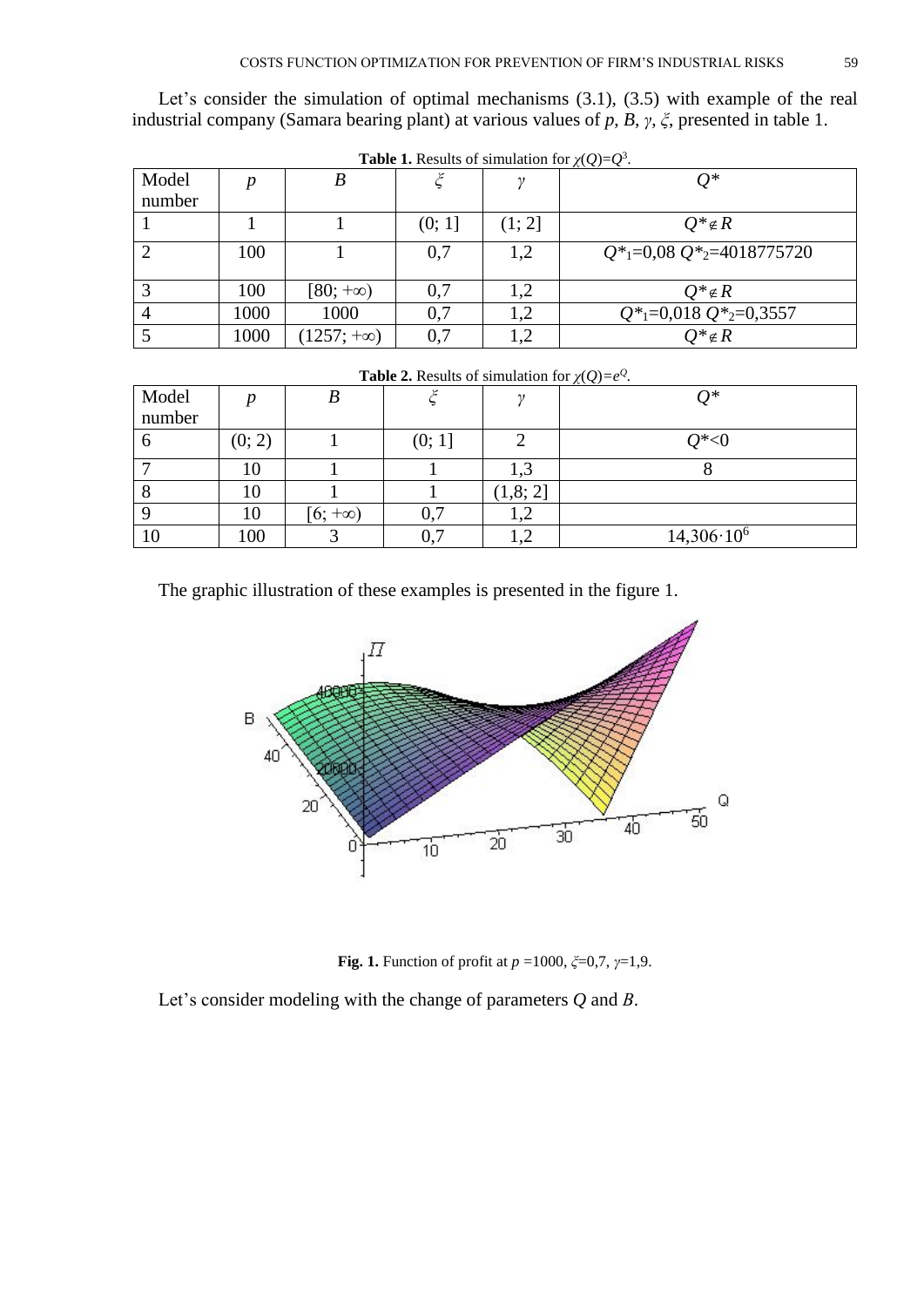

**Fig. 2**. Results of modeling at *p*=1000, *B*=80, *ξ*=0,7, *γ*=1,9 (different view).

The results of the graphic simulation show that at high values of parameter *B* revenue is not enough for a covering of the expenses. It means that with increase in the costs, the production volume has to increase. In this case the revenue exceeds the expenses.

#### **4. DISCUSSIONS**

The problem of the firm's risk management including the industrial damage from unexpected production situations is examined. The probable firm's expenses in these situations are classified into the voluntary costs and the obligatory costs. It enables to identify the optimization problem of searching for the VRC as a separate component of the overall objectives for the costs management, which, in this case, is the component of the profit maximization problem.

The VRC function optimum is determined by the total costs criterion for the power function and the exponential function of the production costs and for the decreasing function of the industrial damage. The optimal VRC function represents the logarithmic dependence on the monotonic function of the output volume. Therefore, with the output growth, the rational strategy of firm's risk management consists in smooth increase in the costs for prevention of risk situations.

The influence of the costs function and the industrial damage function parameters on an existence of the solution of the profit maximization problem is analyzed. Under the VRC optimal function, low firm's goods price leads to low revenue, which together with high values of the cost function parameters does not enable to implement the VRC. Under sufficiently high price, the existence of firm's output is proved, which enable to make the VRC, with the profit maximizing, that is, the revenue is sufficient to conduct the risk reduction activities. Thus, the boundaries of the market prices and parameters of the cost function are a set, in which the firm's risk management is critical for the firm's existence.

### **5. CONCLUSION**

The results of the research enable to determine the VRC depending on the price and the production function parameters. The expediency of the VRC also depends on these parameters. Thus, the firm can simulate the different development options and determine the VRC depending on the output volume, the product prices, the production functions parameters and the internal damage function. As a result of modeling, the high value of production costs together with low market price do not provide to make the VRC. With the price increase, the firm's revenue increases, and, together with the large output volume, enable to search for an optimal solution of the problems of profit maximizing and expenses minimization.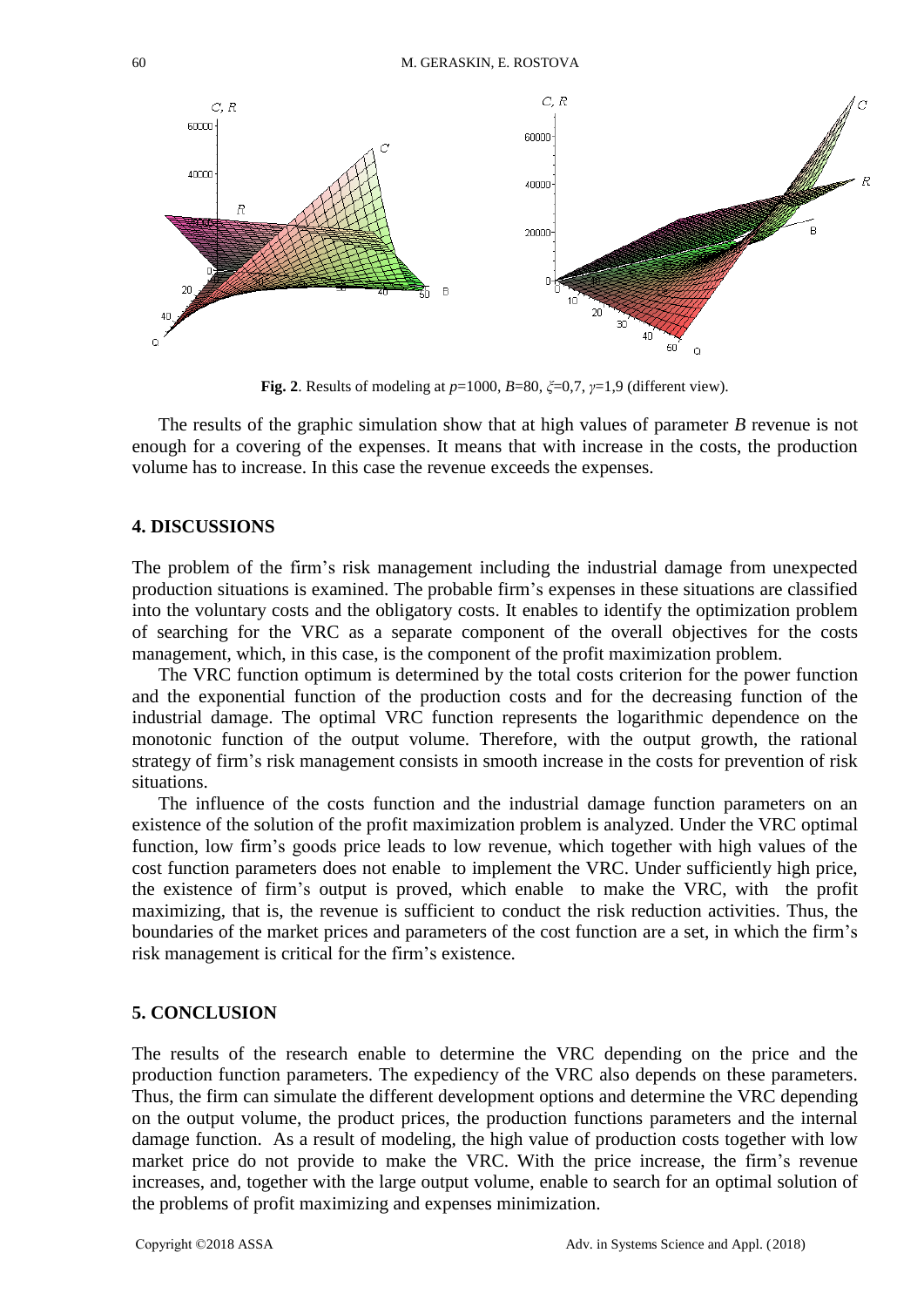#### **REFERENCES**

1. Abramova, N.A., Kovriga, S.V. & Makarenko, D.I. (2014) Principybupravlenia kachestvom proektirovania slognih programmno-tehnicheskih kompleksov s uchetom ocenki riskov ochibok cheloveka [The quality management principles design of complex software and hardware packages based on an assessment of the risks of human error], Nadegnost, 2 (49), 73 – 80, [in Russian]

2. [Arena,](http://www.tandfonline.com/author/Arena%2C+Marika) M., [Arnaboldi,](http://www.tandfonline.com/author/Arnaboldi%2C+Michela) M. & [Azzone](http://www.tandfonline.com/author/Azzone%2C+Giovanni) G.(2011) [Is enterprise risk management](http://www.tandfonline.com/doi/full/10.1080/13669877.2011.571775)  [real?,](http://www.tandfonline.com/doi/full/10.1080/13669877.2011.571775) [Journal Of Risk Research,](http://www.tandfonline.com/toc/rjrr20/current) 14, 779 – 797.

3. Batkovskiy, A.M., Batkovskiy, M.A., Bogko, V.P., Kalachihin P.A. et al.(2015) Upravlenie riskami innovazionnogo razvitia bazovyh vysokotehnologichnyh otrasley [Risk management of innovative development of basic high-tech industries]. Moscou, Russian Federation: Tezaurus, [in Russian].

4. [Berkeley,](http://www.tandfonline.com/author/Berkeley%2C+D) D., [Humphreys,](http://www.tandfonline.com/author/Humphreys%2C+P+C) P. C. & [Thomas,](http://www.tandfonline.com/author/Thomas%2C+R+D) R. D. (1991) Project risk action management, [Construction Management and Economics,](http://www.tandfonline.com/toc/rcme20/current) 9, 3 – 17.

5. [Bouloiz, H.,](https://www.scopus.com/authid/detail.uri?authorId=35279488400&eid=2-s2.0-84899090643) [Tkiouat, M.,](https://www.scopus.com/authid/detail.uri?authorId=22954508200&eid=2-s2.0-84899090643) [Garbolino, E.](https://www.scopus.com/authid/detail.uri?authorId=23979791000&eid=2-s2.0-84899090643) & [Bendaha, T.](https://www.scopus.com/authid/detail.uri?authorId=56126419100&eid=2-s2.0-84899090643) (2013) Contribution to risk management in industrial maintenance, Proceedings of 2013 International Conference on Industrial Engineering and Systems Management, IEEE - IESM 2013. Article number 6761470.

6. [Bouloiz, H.,](https://www.scopus.com/authid/detail.uri?authorId=35279488400&eid=2-s2.0-84861685400) [Garbolino, E.](https://www.scopus.com/authid/detail.uri?authorId=23979791000&eid=2-s2.0-84861685400) & [Tkiouat, M.](https://www.scopus.com/authid/detail.uri?authorId=22954508200&eid=2-s2.0-84861685400) (2010) Contribution of UML model to risk analysis of an industrial system, Reliability, Risk and Safety: Back to the Future,  $127 - 134.$ 

7. Burkova, I.V., Polovinkina, A.I., Sidorov, E.A. & Akamsina, N.V. (2016) Deloviy igry kak metod issledovania system upravlenia proisvodstvennimi riskami [Business games as method of a research of control systems of production risks]. Ekonomika i menedgment system upravlenia, 1, 87 – 93, [in Russian].

8. [Cropley, C.H.](https://www.scopus.com/authid/detail.uri?authorId=57193754160&eid=2-s2.0-85016342724) (2016) The case for truly integrated cost and schedule risk analysis, Handbook of Research on Leveraging Risk and Uncertainties for Effective Project Management, 76 – 108.

9. Dinova, N.I., Schekin, A.V. (2014) Upravlenie deyatelnostiu predpriatiy mehanizmom shtrafov [Management of activity of the enterprises of the mechanism of penalties]. XII All-Russian meeting on problems of management RMPM-2014 Institute of problems of management of name of V.A. Trapeznikov of Russian Academy of Sciences, 5643 – 5647, [in Russian].

10. Hay, D. & Morris, D. (1991) [The Theory of Industrial Organization,](http://www.yandex.ru/clck/jsredir?from=www.yandex.ru%3Bsearch%2F%3Bweb%3B%3B&text=&etext=1526.CEJjl-csD7NkSlsx_fYoGv0ZN83QBU4ditmZWUnMojUhRnVREIsZSBJtXmpmh4h6TiKuBpNb7zjj8b4jxI0eOSiwxmq5_39bGpK2el-XKnJm620gXvXehnSSA4cM_ZOf.09528e1308a752c14aad78479f49d86d326bc65e&uuid=&state=PEtFfuTeVD5kpHnK9lio9aJ2gf1Q1OEQHP1rbfzHEMvZEAs4QuMnSA,,&&cst=AiuY0DBWFJ4BWM_uhLTTxKAINa8nXE0QyuXK26cPLt9mPwJi0Cu-q9dnQsSSU3KSpdQQTcP-USiat9ndD75dr5aqyAqFnZHKFCDD5sVsN4lQ_JYzNEB0G5fPsk_DqL7rtJgTBQ0ekuKl_-gewLmBANsWNHmvMDHXCCUMzkzs6oBesxrXuDXbDe9dU65I7hYPmj2LCgojDR4gcovBzbqK8_TExa6JvAf5R8RCfhH9rTfB8R38rOyOEF-ZIoAt4tAu1J52h93RWSXqYvu1DXDw4oNz2CZN_-jxQ7khBA-YewECDfGMp5zNrUVbZUIkC6vdBSRDyQMLjdr4ESlVEoncnH7eqbVDKMBOFCsFgSeeuZ9HWkcQF1ylAxZJk2RKW-zxUH_0FUlZGPgmRuhiZ4RmtGqulPQCuxgPfg-J7UGy62We4FatS7jGJCSs83wzgs3FeaBEORlKUbeKA9xPHXT6Criu47GiRr6Az8dXiavaLHbZRl1gfzIRB4jToaVtB-9j1p7IeZgrEkqaTJawpF-kQtmrAVJhAH8KaFOfDQ3m5YsPTPwNYhhP50_1UzXFoKP6SwZ4JuoDDt5SMOm0YzYjHzaeoC_q_mH9Tcz_htqEvcxCsU-IbMykuA,,&data=UlNrNmk5WktYejR0eWJFYk1Ldmtxc0pwRmlwRUdwa3VSc3BYMGN0VUpuUGFRN29nT19XelRPVW1TTzA0a0tYbzhyWmdQTFJIa2FnRVdNdlZNWDdIRkhmTmRIb2dGaXYtRXlQd2NKQjFWUk9PeERXT082eWxWdGtQVVhkMmxKZmQ,&sign=9612ba3accb0edcbde59c458443ca5bf&keyno=0&b64e=2&ref=orjY4mGPRjlSKyJlbRuxUg7kv3-HD3rXiavFwWJoh0Xed257T3joK5nRp9UEYQJVP7bGMRk5s4YUz2bkYLpgHkLlwdxEAIBsdJhdXa7PbSysqUKceppoMVd1Qbanxvqx-_DxOxLLTD65yMv5yQy9wncnweMb5eTU4Umi-nbOslYZ7DwzzWpTN98JCYQzHHv43GdhHrdTNFEc7BT3WPclHw,,&l10n=ru&cts=1503840574097&mc=5.082572242396763) Oxford University Press: Revised edition.

11. Dronova, Y.V. (2016) Veroyatnostnoya osenka riskov innovaciy v usloviah neopredelennosti [Probabilistic assessment of risks of innovations in the conditions of uncertainty]. Ekonomika i upravlenie: problem, reschenia, 1, 69 – 72, [in Russian].

12. [Gallab, M.,](https://www.scopus.com/authid/detail.uri?authorId=57110432500&eid=2-s2.0-84971635986) [Tkiouat, M.,](https://www.scopus.com/authid/detail.uri?authorId=22954508200&eid=2-s2.0-84971635986) [Bouloiz, H.](https://www.scopus.com/authid/detail.uri?authorId=35279488400&eid=2-s2.0-84971635986) & [Garbolino, E.](https://www.scopus.com/authid/detail.uri?authorId=23979791000&eid=2-s2.0-84971635986) (2016) Model for developing a database for risk analysis, Proceedings of 2015 International Conference on Industrial Engineering and Systems Management, IEEE IESM 2015, 833 – 841.

13. [Hanson, D.](http://www.tandfonline.com/author/Hanson%2C+Dallas) & [White,](http://www.tandfonline.com/author/White%2C+Robert) R (2004) [Regimes of risk management in corporate annual](http://www.tandfonline.com/doi/abs/10.1080/136698704200028374)  reports: a case study of one [globalizing Australian company,](http://www.tandfonline.com/doi/abs/10.1080/136698704200028374) [Journal Of Risk Research,](http://www.tandfonline.com/toc/rjrr20/current) 7,  $445 - 460.$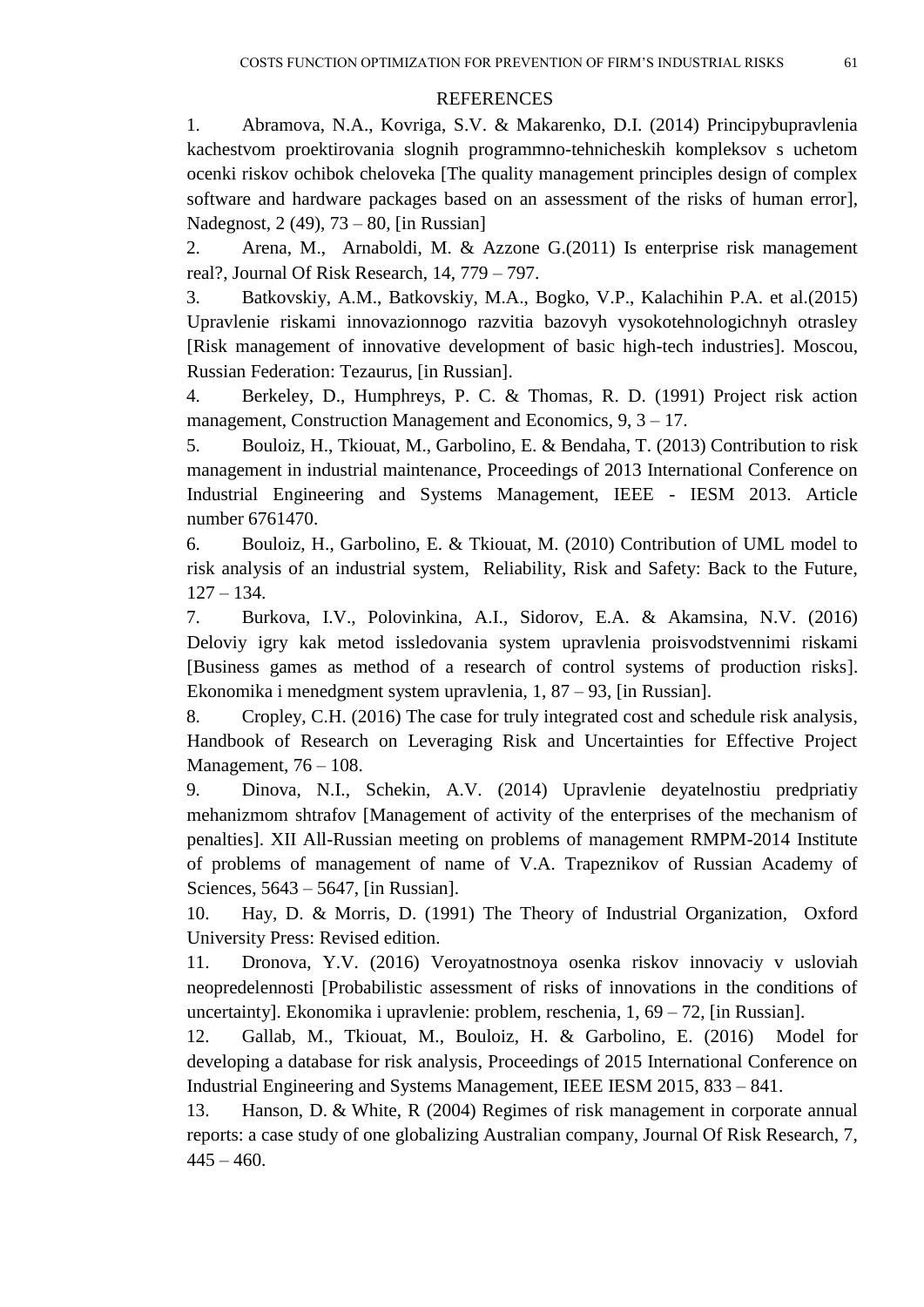14. Hastings, N.A.J. & Paecock, J.B. (1975) Statistical distributions. New York: Wiley.

15. Kulba, V.V., Chernov, I.V. & Schelkov, A.B. (2015) Upravlenie regionalnoy bezopasnostiu [Management of regional security]. Upravlenie razvitiem krupnomaschtabnih sistem MLSD'2015 Materialy vosmoy megdunarodnoy konferencii: V 2 tomah. *Institut problem upravlenia im. V.A. Trapeznikova RAN*; Pod obchey redakziey S.N. Vasilyeva, A.D. Tsvirkuna [Management of development of large-scale systems MLSD'2015 Materials of the Eighth international conference: In 2 volumes. Institute of problems of management of name of V.A. Trapeznikov of RAS; Under the general edition S.N. Vasilyev, A.D. Tsvirkun], Moscou, Russian Federation, 150 – 152, [in Russian].

16. Kulba, V., Schelkov, A., Chernov, I. & Zaikin, O. (2016) Scenario analysis in the management of regional security and social stability, Intelligent systems reference library, 98, 249 – 268.

17. Mill, J.S. (1967) Essays on economics and society, Collected works of John Stuart Mill. London: Routledge & Kegan Pau.

18. Modigliani, F. & Miller, M.H. (1961) Dividend Policy, Growth and the Valuation of Shares, Journal of Busines, 34, 411 – 433.

19. [Oehmen,](http://www.tandfonline.com/author/Oehmen%2C+Josef) J, [Ziegenbein,](http://www.tandfonline.com/author/Ziegenbein%2C+Arne) A, [Alard,](http://www.tandfonline.com/author/Alard%2C+Robert) R & [Schönsleben,](http://www.tandfonline.com/author/Sch%C3%B6nsleben%2C+Paul) P (2009) [System-oriented](http://www.tandfonline.com/doi/full/10.1080/09537280902843789)  [supply chain risk management,](http://www.tandfonline.com/doi/full/10.1080/09537280902843789) Journal [Production Planning & Control](http://www.tandfonline.com/toc/tppc20/current) The Management of Operations, 20, 343 – 361.

20. [Pazdnikova, N.P.](http://elibrary.ru/author_items.asp?authorid=517935) & [Shipitsyna, S. Y.](http://elibrary.ru/author_items.asp?authorid=542737) (2014) Stress analysis in managing the region's budget risks, Risk factors for the regional economic growth, Economy of Region, 3(39), 208 – 217.

21. [De Rocquigny, E.](https://www.scopus.com/authid/detail.uri?authorId=6508087976&eid=2-s2.0-84949787569) (2012) Modelling Under Risk and Uncertainty: An Introduction to Statistical, Phenomenological and Computational Methods. New York: John Wiley & Sons.

22. [Sapiro, E.S.](http://elibrary.ru/author_items.asp?authorid=517941) & [Miroljubova, T.V.](http://elibrary.ru/author_items.asp?authorid=384585) (2008) Risk factors for the regional economic growth, Economy of Region, 1, 39 – 49.

23. Schepkin, A.V. & Golev, S.A. (2014) Upravlenie urovnem riska v regione mehanizmom chtrafa [Management of risk level in the region the penalty mechanism]. *XII Vserossiyskoe soveshanie po problemam upravlenia VSPU-2014 Institut problem upravlenia im. V.A. Trapeznikova RAN* [XII All-Russian meeting on problems of management RMPM-2014 Institute of problems of management of name of V.A. Trapeznikov of Russian Academy of Sciences], Moscou, Russian Federation, 5682 – 5689, [in Russian].

24. Schulc, V.L., Kulba, V.V., Schelkov, A.B., Chernov, I.V. (2016) Scenariy analiza v upravlenii regionalnoy bezopasnostiu [The scenario of the analysis in management of regional security], Voprosii bezopasnosti, 3, 41 – 79, [in Russian].

25. Schumpeter, J.A. (1912) Theorie der wirtschaftlichen Entwicklung. Berlin: Duneker & Humblot.

26. Shorikov A.F. (2012) Dynamic model of minimax control over economic security state of the region in the presence of risks, Economy of Region,  $2(30)$ ,  $258 - 266$ .

27. Silberston, Z.A. (1972) Economics of Scale in Theory and Practice, Economic Journal, 82 (special issue), 369 – 391.